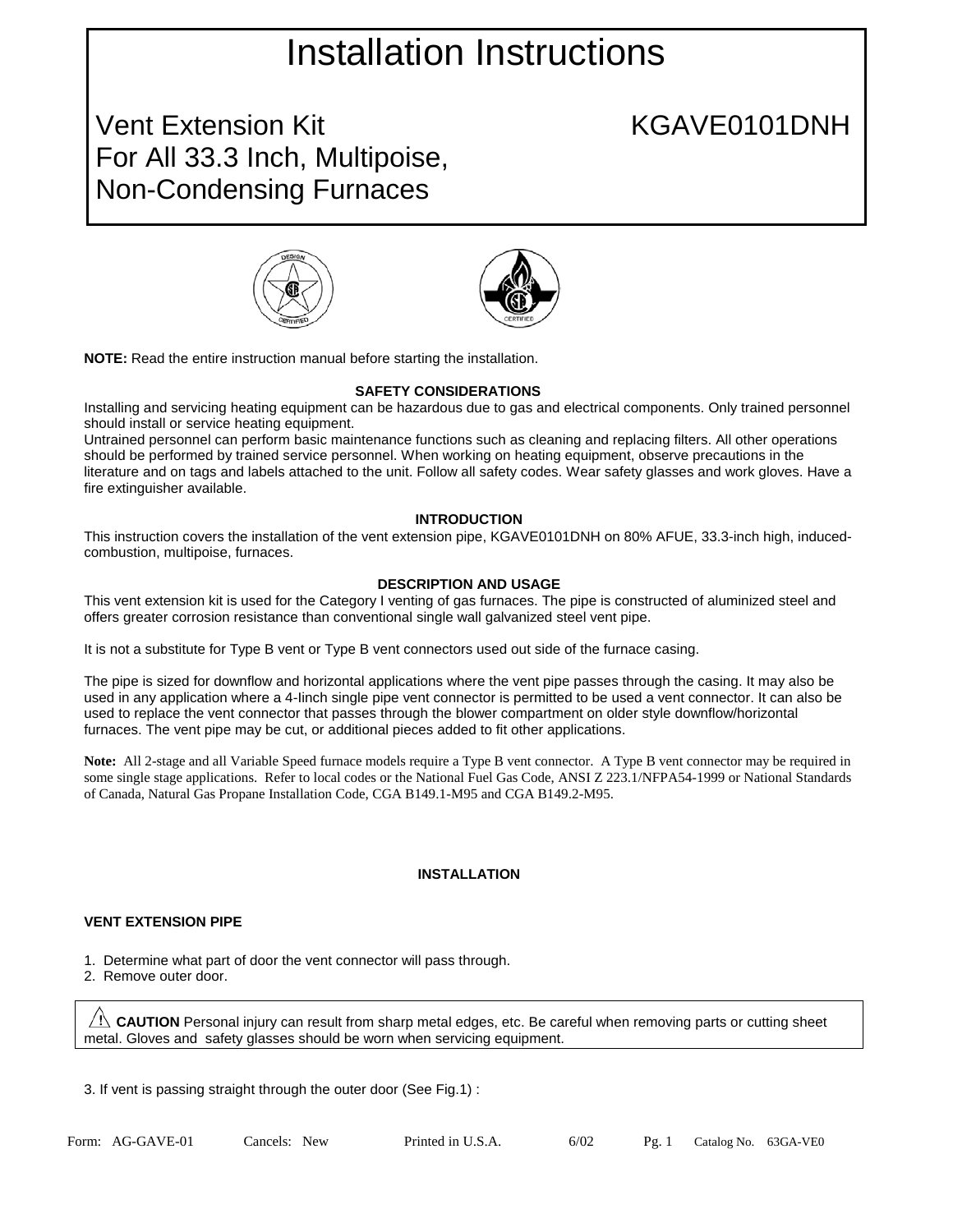- a. Install vent extension pipe on vent elbow attached to furnace and secure with 2 sheet metal screws spaced 180 $^{\circ}$ apart.
- b. Increase to 5-inch vent connector and/or change to Type B vent material as required for the application.
- c. Secure all single wall vent connectors with 3 sheet metal screws spaced  $120^\circ$  apart.
- d. Connect Type B vent connectors per vent manufacturer's instructions.
- 4. If vent is passing through the side of the outer door:
	- a. Measure and mark vent connector to correct size.
	- b. Cut vent connector with tin snips or hacksaw.
	- c. Install vent extension pipe on vent elbow attached to furnace inducer housing and secure with 2 sheet metal screws spaced 180° apart.
	- d. Install elbow on vent extension and secure with 3 sheet metal screws spaced  $120^\circ$  apart.
	- e. Compete vent connector with additional vent extension pipe until pipe extends outside the furnace casing.
	- f. Increase to 5-inch vent connector and/or change to Type B vent material as required for the application.
	- g. Secure all single wall vent connectors with 3 sheet metal screws spaced 120° apart.
	- h. Connect Type B vent connectors per vent manufacturer's instructions.

**WARNING Failure to properly install vent connectors could result in CO being released into the structure. Failure to follow this warning could result in personal injury or death.** 

- 5. Remove the correct door cut-out from the outer door with aviation type tin snips.
- 6. Install outer door or any other complete furnace installation tasks per the furnace installation instructions.

## Fig. 1-TYPICAL INSTALLATION